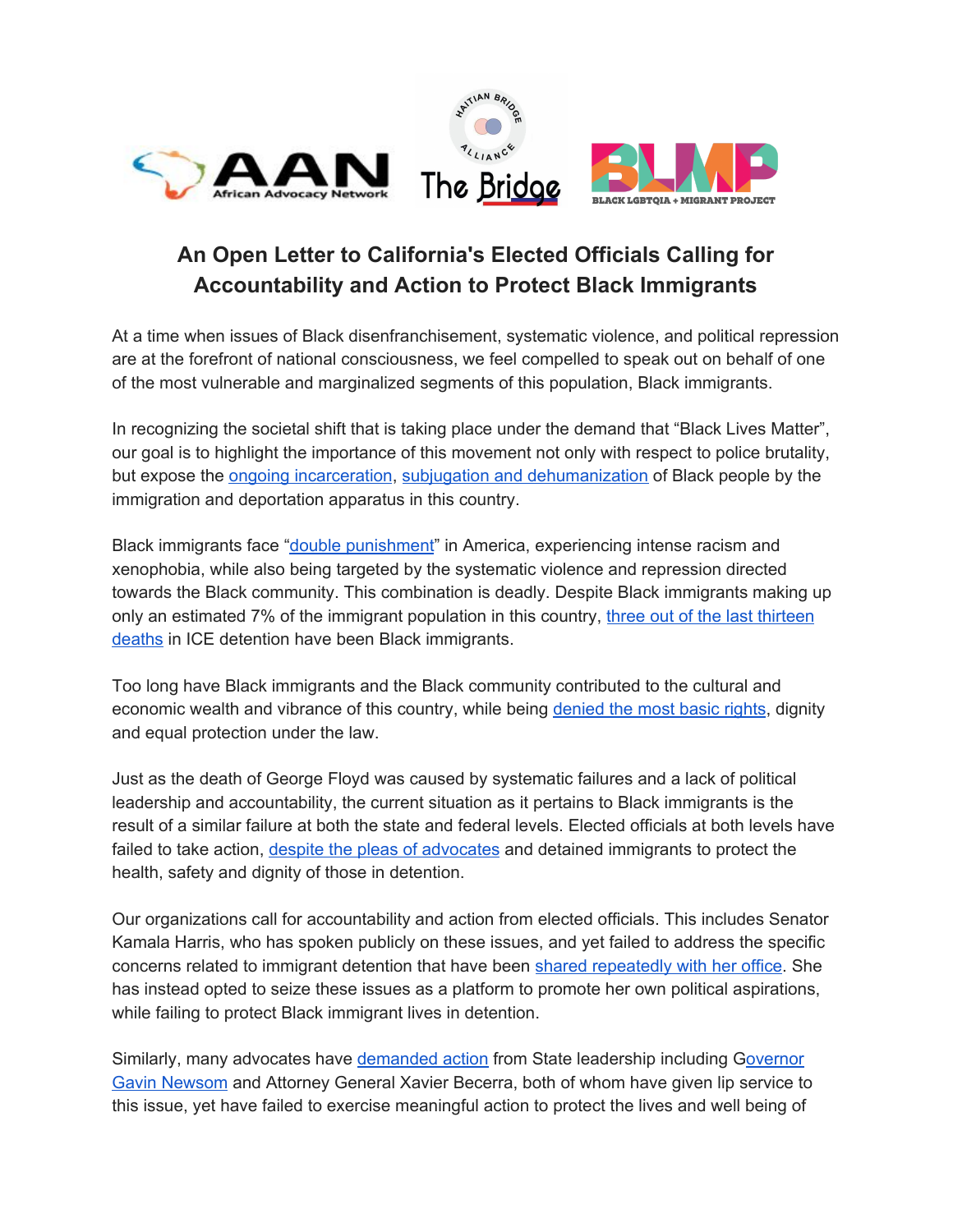immigrants in detention. This includes using their power of AB 103 under California law to inspect immigrant detention facilities and hold private operators liable for their mistreatment of immigrants.

Their inaction is taking place at a time in which COVID-19 is spreading [throughout](https://www.nbcbayarea.com/investigations/covid-19-outbreaks-may-arise-from-immigrant-detention-centers-doctors-say/2289775/) immigrant [detention](https://www.nbcbayarea.com/investigations/covid-19-outbreaks-may-arise-from-immigrant-detention-centers-doctors-say/2289775/) facilities, and has been shown to disproportionately affect Black [people](https://www.washingtonpost.com/graphics/2020/investigations/coronavirus-race-data-map/) and other [people](https://www.washingtonpost.com/graphics/2020/investigations/coronavirus-race-data-map/) of color. This failure of accountability is setting the stage for needless deaths in detention, and a humanitarian tragedy.

Despite having their images and stories objectified and sold by non-profits and human rights organizations, Black immigrants continue to receive fewer [resources](https://www.voiceofsandiego.org/topics/news/there-are-few-resources-to-help-the-growing-number-of-african-migrants-at-the-border/) to fight their deportation, including lower rates of legal representation, higher [amounts](https://www.law.georgetown.edu/mcrp-journal/wp-content/uploads/sites/22/2019/09/GT-GCRP190015.pdf) for bonds, and fewer nonprofits dedicated to assist them through removal proceedings.

In our fight for change we call for action on five strategic goals with respect to the issue of Black immigrants. They include:

- **1.) Abolish [institutions](https://www.8toabolition.com/) which perpetuate violence against the Black community.**
- **2.) Recognize the demands of immigrants in detention, including [Black-led](https://www.centrolegal.org/detained-immigrants-launch-hunger-strike-urging-gov-newsom-to-protect-lives-of-black-immigrants-others-in-ice-detention-amid-covid-19-threat/) hunger [strikers.](https://www.centrolegal.org/detained-immigrants-launch-hunger-strike-urging-gov-newsom-to-protect-lives-of-black-immigrants-others-in-ice-detention-amid-covid-19-threat/)**
- **3.) Immediately Free all [detainees](https://www.detentionwatchnetwork.org/covid-19) who are held in detention, end [deportations,](https://www.hrw.org/news/2020/06/04/us-suspend-deportations-during-pandemic#) halt the transfer of immigrants into ICE custody and develop a pathway to documentation and citizenship for all immigrants, regardless of background.**
- **4.) Dedicate additional resources to support legal assistance, financial [assistance](https://www.nilc.org/wp-content/uploads/2020/04/COVID19-relief-bills-understanding-key-provisions.pdf), sponsorship and community-based post-release services for Black immigrants.**
- **5.) Take appropriate legal action to hold ICE and private operators [accountable](https://imadvocates.org/wp-content/uploads/2020/06/April-24.pdf) for the abuse, negligence and deaths that have taken place in detention.**

## **Background**

- The forced migration of Black migrants is fueled by US foreign policies and religious influences that lead to political instability, decimated economies, criminalization of LGBTQ+ people, and worsening conditions for women in Black majority countries.
- The ongoing [criminalization](https://www.theatlantic.com/politics/archive/2017/12/the-double-punishment-for-black-immigrants/549425/) of the Black community is reflected by the statistics showing that although only 7 percent of immigrants in the U.S. are Black, they account for 20 percent of those facing deportation on criminal grounds.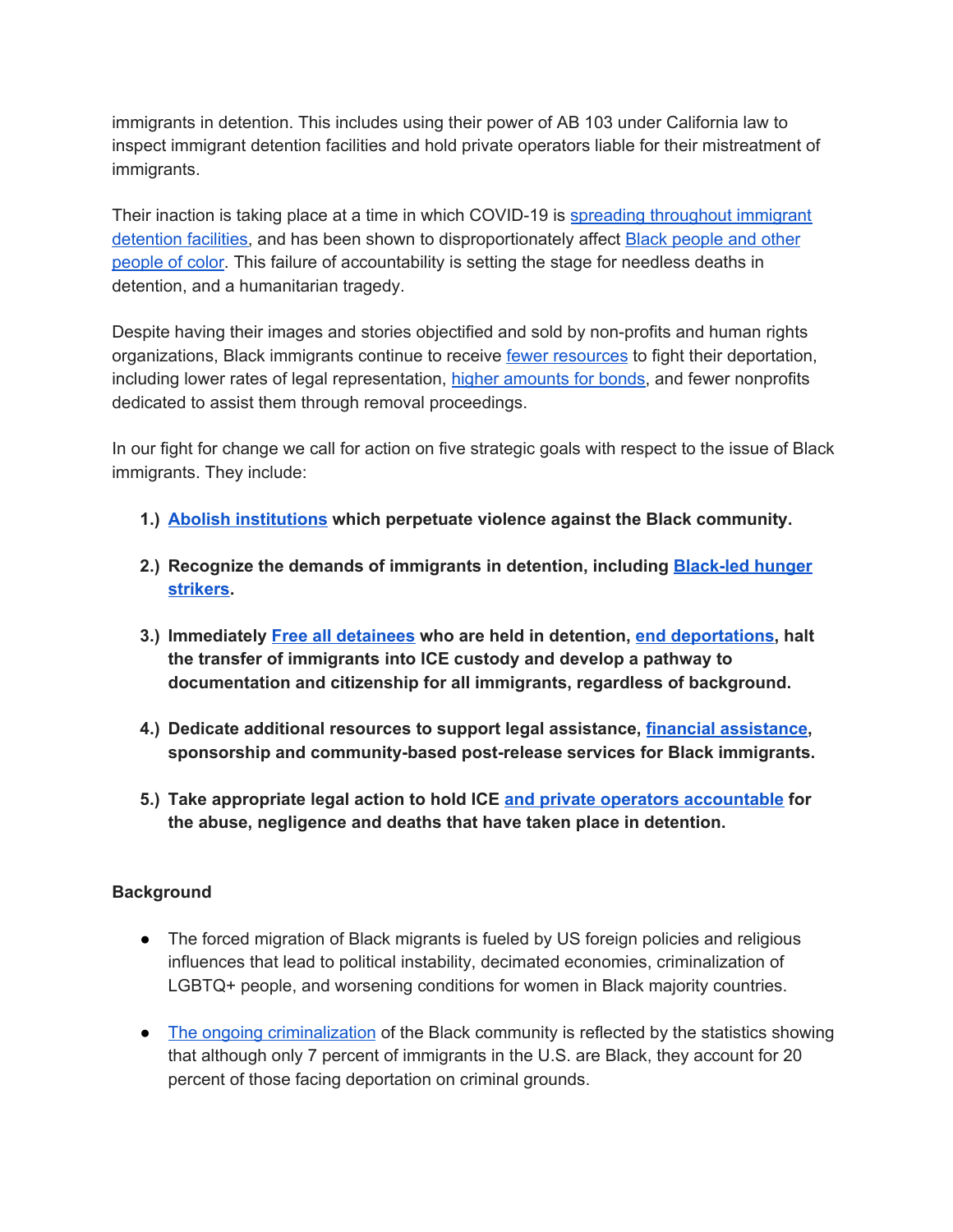- The double standard applied to Black immigrants is perhaps most aptly exemplified by the long standing immigration policies which discriminate against Hatiain [immigrants.](https://globalvoices.org/2016/10/14/the-u-s-s-deportation-of-haitians-shows-that-asylum-applicants-are-far-from-equal-under-the-law/) Today, the systematic violence against Haitian immigrants includes not only summary deportations without the ability to articulate an asylum claim, but also the deporting of immigrants who are infected with [COVID-19](https://www.wlrn.org/post/haitian-advocates-fearing-covid-19-spread-call-us-halt-deportation-flights) to a country with a particularly underresourced medical infrastructure.
- Black immigrants have become particular targets for abuse and mistreatment under the Trump administration and its pursuit of anti-immigrant and white supremcist policies. The deportations for the top 10 African countries on ICE's removals list [jumped](https://thinkimmigration.org/blog/2019/02/26/black-immigrant-history-is-part-of-black-history-month/) by 140 [percent](https://thinkimmigration.org/blog/2019/02/26/black-immigrant-history-is-part-of-black-history-month/) in 2017. Somali Immigrants had the highest [immigration](https://www.americanbar.org/groups/crsj/publications/human_rights_magazine_home/black-to-the-future/immigration-and-blackness/) arrest rate under the Trump Administration. Ninety-two Somali men and women sued ICE after they were shackled and beaten during a two day journey to deport them from the country.
- From the [2017](https://www.dhs.gov/sites/default/files/publications/FY2017_BIB-MASTER.pdf) to the [2020](https://www.dhs.gov/sites/default/files/publications/fy_2020_dhs_bib.pdf) Department of Homeland Security (DHS) fiscal year budget brief we saw a budget request increase from \$40.6 billion to \$51.7 billion. The \$11 billion increase has not only separated Black migrant families and incarcerated/deported Black migrants, but foremost we saw an increase of contracts and collaboration of DHS with police and other local law enforcement agencies.
	- When budgets for deportation increase, ICE takes that money and pours it into local law enforcement. Police use this anti-immigrant money to target all Black people.
- The mass [incarceration](https://www.sentencingproject.org/wp-content/uploads/2015/11/Black-Lives-Matter.pdf) of Black people in America is also reflected in the Black immigrant experience, going through what is often referred to as the "[prison](https://thinkprogress.org/the-prison-to-deportation-pipeline-that-keeps-punishing-immigrants-a5522d0645c6/) to [deportation](https://thinkprogress.org/the-prison-to-deportation-pipeline-that-keeps-punishing-immigrants-a5522d0645c6/) pipeline." Research has demonstrated that just as Black people in the United States are more likely to be [stopped,](https://openpolicing.stanford.edu/findings/) arrested, and incarcerated, Black immigrants are disproportionately vulnerable to deportation.
- 76% of Black [Immigrants](https://www.sccgov.org/sites/oir/Documents/sobi-deprt-blk-immig-crim-sys.pdf) are deported because of over-policing and racial profiling in Black communities. Local police are some of the biggest feeders into the detention and deportation systems.
- Because of homophobia and transphobia layered with anti-Black racism, Black LGBTQ+ migrants are forced into homelessness and underground economy, which makes them vulnerable to interactions with police that subsequently result in arrests, detention and deportation.
- Black migrant transgender women are more likely to be profiled for "walking while trans," assumed to be sex workers. Event when someone is arrested and not convicted of anything, they are often turned over to ICE to be put in immigrant detention, where they are placed with men and are five times more likely to be sexually assaulted.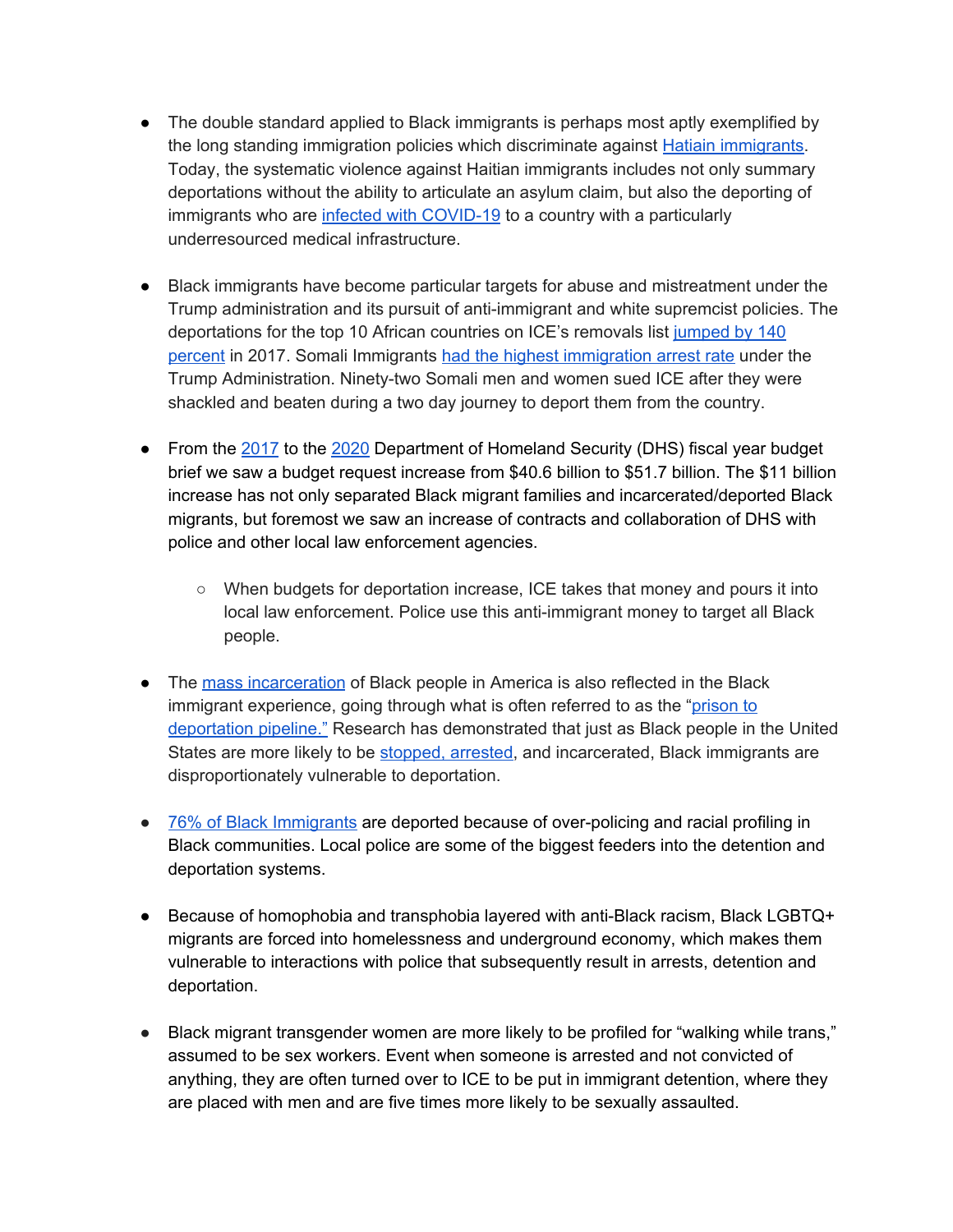$\bullet$  In detention, Black immigrants are  $6$  [times](https://www.icij.org/investigations/solitary-voices/u-s-isolates-detained-immigrants-from-majority-black-countries-at-high-rate-study-finds/) more likely to be locked in solitary confinement, which is especially true for Black LGBTQ+ immigrants, who face additional levels of harassment, retaliation from guards, and violence due to homophobia and transphobia.

## **Signatories**

## **African Advocacy Network (AAN) Black LGBTQIA+ Migrant Project (BLMP) Haitian Bridge Alliance**

Advancing Justice - Asian Law Caucus Advocates For Justice American Friends Service Committee- US-Mexico Border Program Asian Pacific Islander Legal Outreach Asylum Sponsorship Project BAJI Bay Area Asylum Support Coalition (BAASC) Buen Vecino California Coalition for Women Prisoners California Collaborative for Immigrant Justice (CCIJ) California Immigrant Policy Center California Immigrant Youth Justice Alliance (CIYJA) CALMA - Collective Action for Laborers, Migrants & Asylum Seekers Cameroon American Council Central American Resource Center --CARECEN SF Central American Resource Center of Northern California Central American Resource Center- CARECEN- of California Centro Legal de la Raza Collective Action for Laborers, Migrants, & Asylum Seekers (CALMA) Community Legal Services in East Palo Alto **CURB** Dolores Street Community Services Dreamer Fund Ella Baker Center Espacio Migrante Families United to End LWOP - Life Without Parole Fresno Barrios Unidos ICE Out of Marin Immigrant Defense Advocates Immigrant Legal Defense Immigrant Legal Resource Center